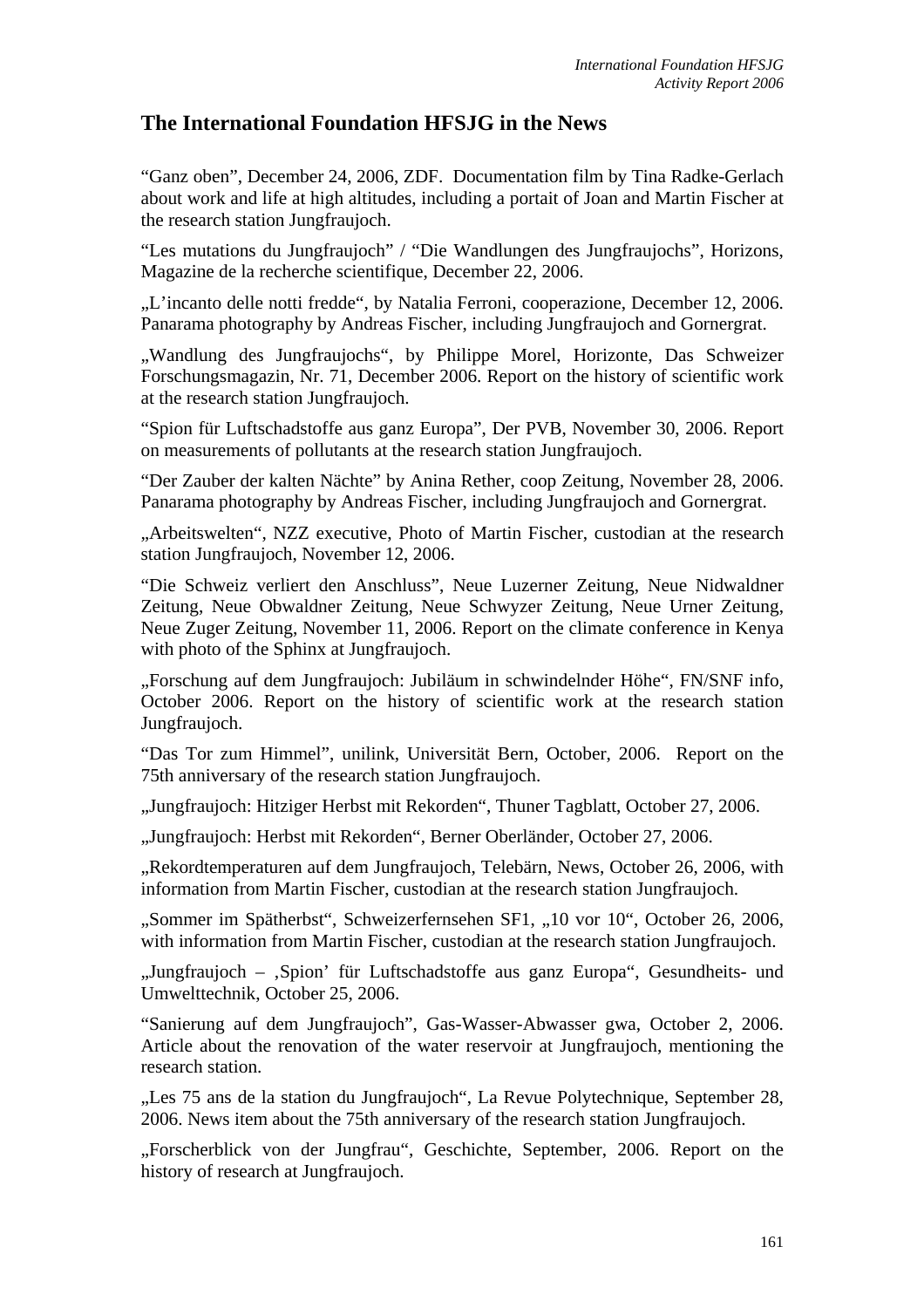"Jubiläum auf 3571 m über Meer", Walliser Bote, September 19, 2006. Report on the celebration of the 75th anniversary of the research station Jungfraujoch.

"Wetterfrösche von Bundes wegen", Neue Zürcher Zeitung, September 16, 2006. Report on the meteorological observations by MeteoSwiss, including those at the research station Jungfraujoch.

"Wissensaustausch statt Feier zum Geburtstag", Der Brienzer, Der Oberhasler, Echo von Grindelwald, Jungfrau Zeitung, September 15, 2006, by Samuel Günter. Report on the scientific conference on the occasion of the 75th anniversary of the research station Jungfraujoch.

"Septante-cinq ans de recherche au sommet", SCNATinfo 1/2006 (September 2006). Report on the history of scientific work at the research station Jungfraujoch.

"Forschen auf höchstem Niveau", Der Bund, September 9, 2006, by Walter Däpp. Report on the celebration of the 75th anniversary of the research station Jungfraujoch.

"Collaboration in physics between China and Europe", Martin C.E. Huber, Europhysicsnews, issue 37/5 (September 2006). Report mentioning the visit of the Director of the Physics Institute of the Chinese Academy of Sciences, Prof. Enge Wang, at the research station Jungfraujoch.

"Luft-Detektive arbeiten mit Laserstrahlen", Jungfrau Zeitung, Echo von Grindelwald, Der Oberhasler, Der Brienzer, September 1, 2006. Report on research at Jungfraujoch and the 75th anniversary of the research station.

"Wetterfrösche in luftiger Höhe", Tages Anzeiger, September 1, 2006. Report on Martin and Joan Fischer, custodians at the research station Jungfraujoch.

"Messen unter Extrembedingungen", Solothurner Zeitung, Limmattaler Tagblatt, Langenthaler Tagblatt, Grenchner Tagblatt, Der Rheintaler, Berner Rundschau, Aargauer Zeitung Zurzach-Aaretal, Aargauer Zeitung Wynen-Suhrental-Zofingen, Aargauer Zeitung Wohlen-Muri/Bremgarten-Mutschellen, Aargauer Zeitung Lenzburg-Seetal, Aargauer Zeitung Frick-Laufenburg-Reinfelden-Möhlin, Aargauer Zeitung Brugg-Windisch, Aargauer Zeitung Baden-Wettingen-Zurzach, Aargauer Zeitung Aarau und Niederamt, August 31, 2006. Report on research at Jungfraujoch and the 75th anniversary of the research station.

"Wie die Jungfrau zur Forschung kam", Tages Anzeiger, August 31, 2006, by Barbara Reye. Report on the celebration of the 75th anniversary of the research station Jungfraujoch.

"75 Jahre", Basellandschaftliche Zeitung, August 31, 2006. News item on the anniversary of the research station Jungfraujoch.

"Grönlandforscher initiierte Höhenstation", Thuner Tagblatt, Berner Oberländer, August 31, 2006. Report on research at Jungfraujoch and the 75th anniversary of the research station.

"Die Geheimnisse der Luft", Wiler Zeitung, Toggenburger Tagblatt, Tagblatt für den Kanton Thurgau, St. Galler Tagblatt, Appenzeller Zeitung, August 31, 2006. Report on research at Jungfraujoch and the 75th anniversary of the research station.

"75 ans", L'Agefi, August 30, 2006. News item on the anniversary of the research station Jungfraujoch.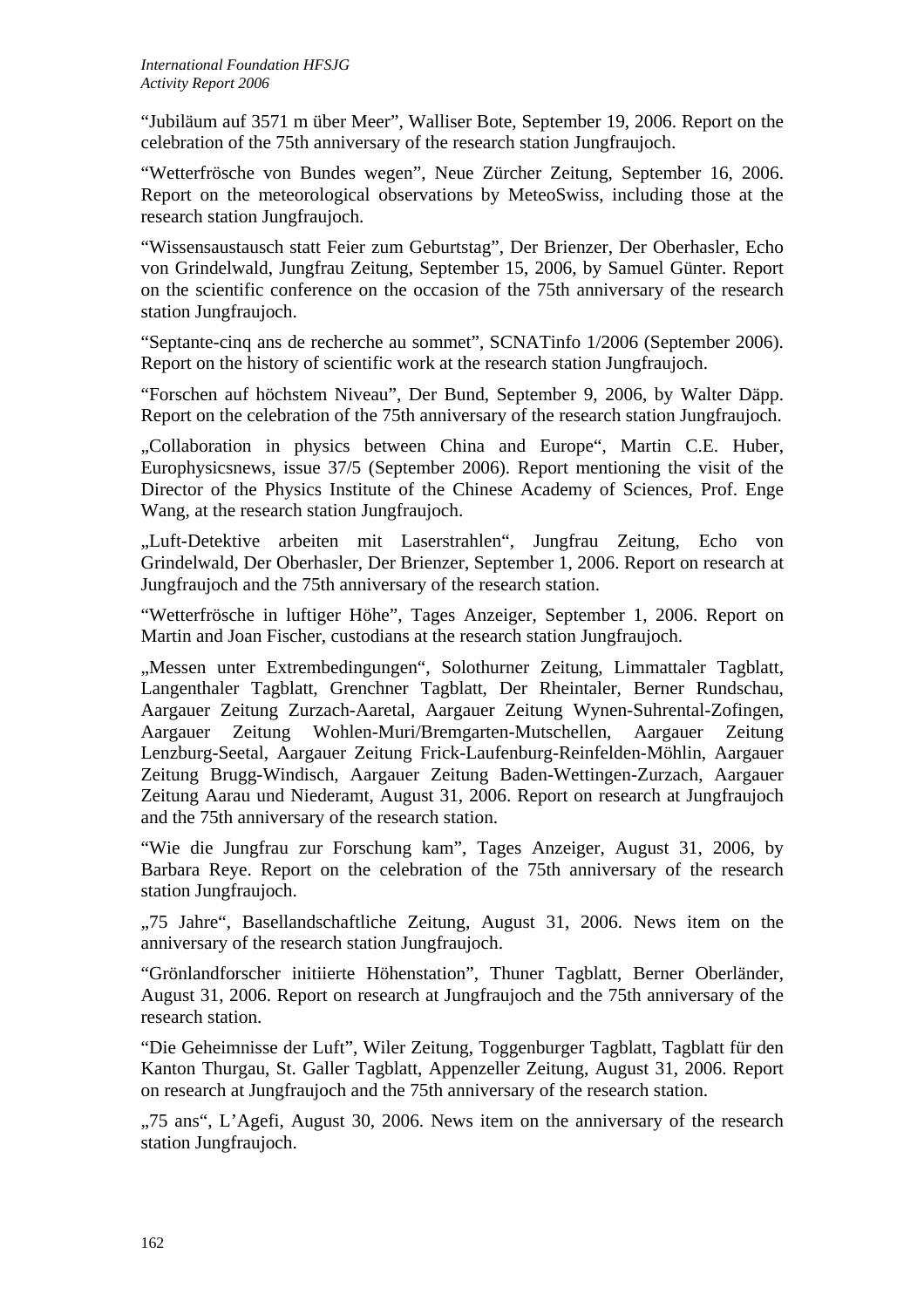"Forschungsstation Jungfraujoch feiert Geburtstag", Appenzeller Volksfreund, August 30, 2006. Report on research at Jungfraujoch and the 75th anniversary of the research station.

"Jubiläum auf dem Joch", Berner Oberländer, August 30, 2006. News item on the anniversary of the research station Jungfraujoch.

"Wo Umweltsünder entlarvt werden", Bieler Tagblatt, August 30, 2006. Report on research at Jungfraujoch and the 75th anniversary of the research station.

"Ein Umwelt-Spion jubiliert", Sarganserländer, Höfner Volksblatt, March-Anzeiger, Die Südostschweiz, Bote der Urschweiz, Werdenberger & Obertoggenburger, August 30, 2006. Report on research at Jungfraujoch and the 75th anniversary of the research station.

"Le plus haute station de recherche a 75 ans", Le Matin, August 30, 2006. News item on the anniversary of the research station Jungfraujoch.

"Forschungsstation feiert Jubiläum", Bündner Tagblatt, August 30, 2006. News item on the anniversary of the research station Jungfraujoch.

"Anniversaire au sommet", Le Nouvelliste, August 30, 2006. Report on research at Jungfraujoch and the 75th anniversary of the research station.

"La plus haute d'Europe depuis 75 ans", Le Quotidien Jurassien, August 30, 2006. News item on the anniversary of the research station Jungfraujoch.

"Jungfraujoch: da 75 anni ricerca ad alta quota", Giornale del Popolo, August 30, 2006. News item on the anniversary of the research station Jungfraujoch.

"Spion für Luftschadstoffe", Sihltaler, Lingh-Zeitung, Zürichsee-Zeitung, Ausgaben Meilen rechtes Ufer, Ausgabe Horgen linkes Ufer, August 30, 2006. Report on research at Jungfraujoch and the 75th anniversary of the research station.

"Plantée depuis 75 ans sur un piton", Le Journal du Jura, August 30, 2006. News item on the anniversary of the research station Jungfraujoch.

"Hochalpine Erfolgsgeschichte", Neue Zürcher Zeitung, August 30, 2006. Report on research at Jungfraujoch and the 75th anniversary of the research station.

"Hochalpines Jubiläum", Solothurner Zeitung, Oltner Tagblatt, Limmattaler Tagblatt, Langenthaler Tagblatt, Grenchner Tagblatt, Berner Rundschau, Aargauer Zeitung Zurzach-Aaretal, Aargauer Zeitung Wynen-Suhrental-Zofingen, Aargauer Zeitung Wohlen-Muri/Bremgarten-Mutschellen, August 30, 2006. Report on research at Jungfraujoch and the 75th anniversary of the research station.

"Jubiläum auf dem Joch", Thuner Tagblatt, August 30, 2006. Report on research at Jungfraujoch and the 75th anniversary of the research station.

"Jungfraujoch: 75 Jahre Forschung", 20 Minuten Bern, 20 Minuten Basel, 20 Minuten Luzern, 20 Minuten St. Gallen, August 30, 2006. News item on the anniversary of the research station Jungfraujoch.

"Forschungsstation auf Jungfraujoch feiert 75. Geburtstag", Walliser Bote, August 30, 2006. Report on research at Jungfraujoch and the 75th anniversary of the research station.

 "75 Jahre Forschungsstation Jungfraujoch", Radio DRS, August 29, 2006. Interviews about the past and future of the research at Jungfraujoch.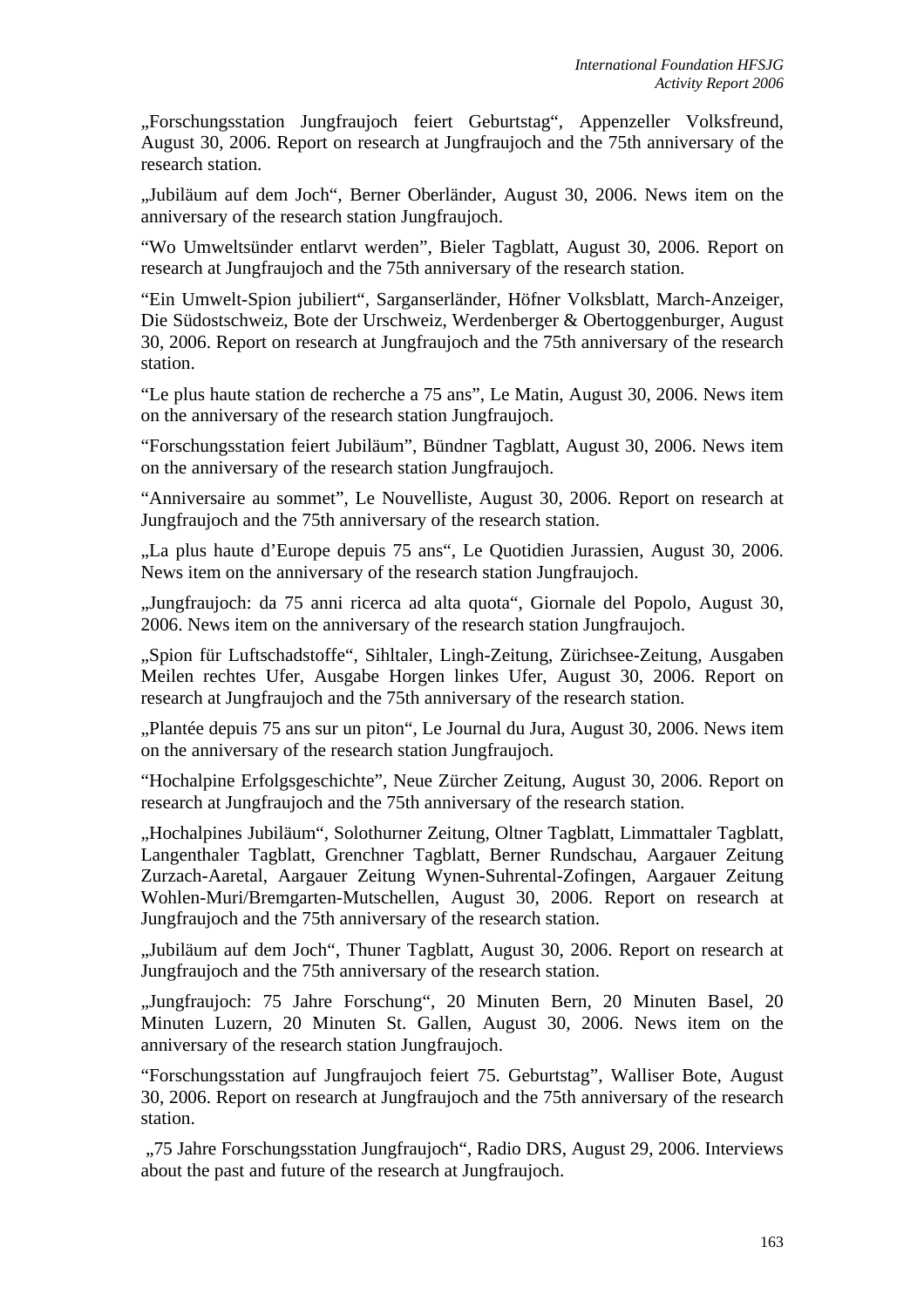"In Ewigkeit, EMPA", Die Weltwoche, August 3, 2006. Report on the research work of the EMPA, including the work of Stefan Reimann at Jungfraujoch.

Research station Jungfraujoch presented on a poster of high mountain observatories at the exhibition in Sofia organized by the Bulgarian Academy of Science, July 3-21, 2006.

"Aus Spalte gerettet", Berner Oberländer, July 21, 2006. Report about a the rescue of a tourist who fell in a glacier crevasse. The custodians at the research station Jungfraujoch observed the incident and ordered emergency help.

"Sommerrr-Jobs", Heute, July 13, 2006. Short interview with Kurt and Gertrud Hemund, custodians at the research station Jungfraujoch.

"Wussten Sie dass...", Steiner Anzeiger, Stein am Rhein. Short notice about the  $75<sup>th</sup>$ anniversary of the research station Jungfraujoch.

"Vor 75 Jahren (1931)...", July 4, 2006, Basellanschaftliche Zeitung BZ, Liestal; Bündner Tagblatt, Chur; Der Landbote, Winterthur. News item about the 75<sup>th</sup> anniversary of the research station Jungfraujoch.

 "Grandioser Ausguck zum Himmel und auf die Welt", Sepp Moser, Zeitung im Espace Mittelland, Berner Oberländer, Berner Zeitung BZ (Ausgaben Burgdorf + Emmental, Langenthal/Oberaargau, Stadt+Reg. Bern/Freiburg), Solothurner Tagblatt, Thuner Tagblatt, July 1, 2006. Report on research at Jungfraujoch and the 75th anniversary of the research station Jungfraujoch.

"75 Jahre Forschungsstation Jungfraujoch", Telebärn, July 1, 2006. News item about the research station Jungfraujoch.

"Neuer Rekord für spezifisches jahresenergieproduktion der Photovoltaik-Anlage Jungfraujoch (3454m)", H. Häberlin, hiTech, das Magazin der Hochschule für Technik und Informatik, Nr. 2, July 2006.

"Eltern in der Schule". Der Brienzer, June 26, 2006. Report on the visit of a special school class at the research station Jungfraujoch.

"Auf die Stabübergabe angestossen", article about the general meeting 2006 of the Jungfraubahn, Der Brienzer, Der Oberhasler, Echo von Grindelwald, Jungfrau-Zeitung, May 23, 2006. The  $75<sup>th</sup>$  anniversary of the research station Jungfraujoch is mentioned.

"Research at the highest level: the Jungfraujoch Station", internet article by Walter Eckert of the Swiss Federal Office of Meteorology and Climatology MeteoSwiss. (ca. May 2006)

"Rekordernte auf dem Jungfraujoch", H. Häberlin, Elektrotechnik, March 20, 2006. Report on the photovoltaik plant at the research station Jungfraujoch.

"BKWK-Solarforschung für Piccards Höhenflug", Daniel Vonlanthen, Der Bund, February 25, 2006. Report mentioning tests of solar panels for this project at the research station Jungfraujoch.

"Sind Kinder anfälliger für die Höhenkrankheit als Erwaschsene? Eine der ersten Studien auf diesem Gebiet – mit erstaunlichen Resultaten", Walter Aeschimann, Neue Zürcher Zeitung, February 9, 2006. Report on ALTKIDS experiment at the research station Jungfraujoch in summer 2005.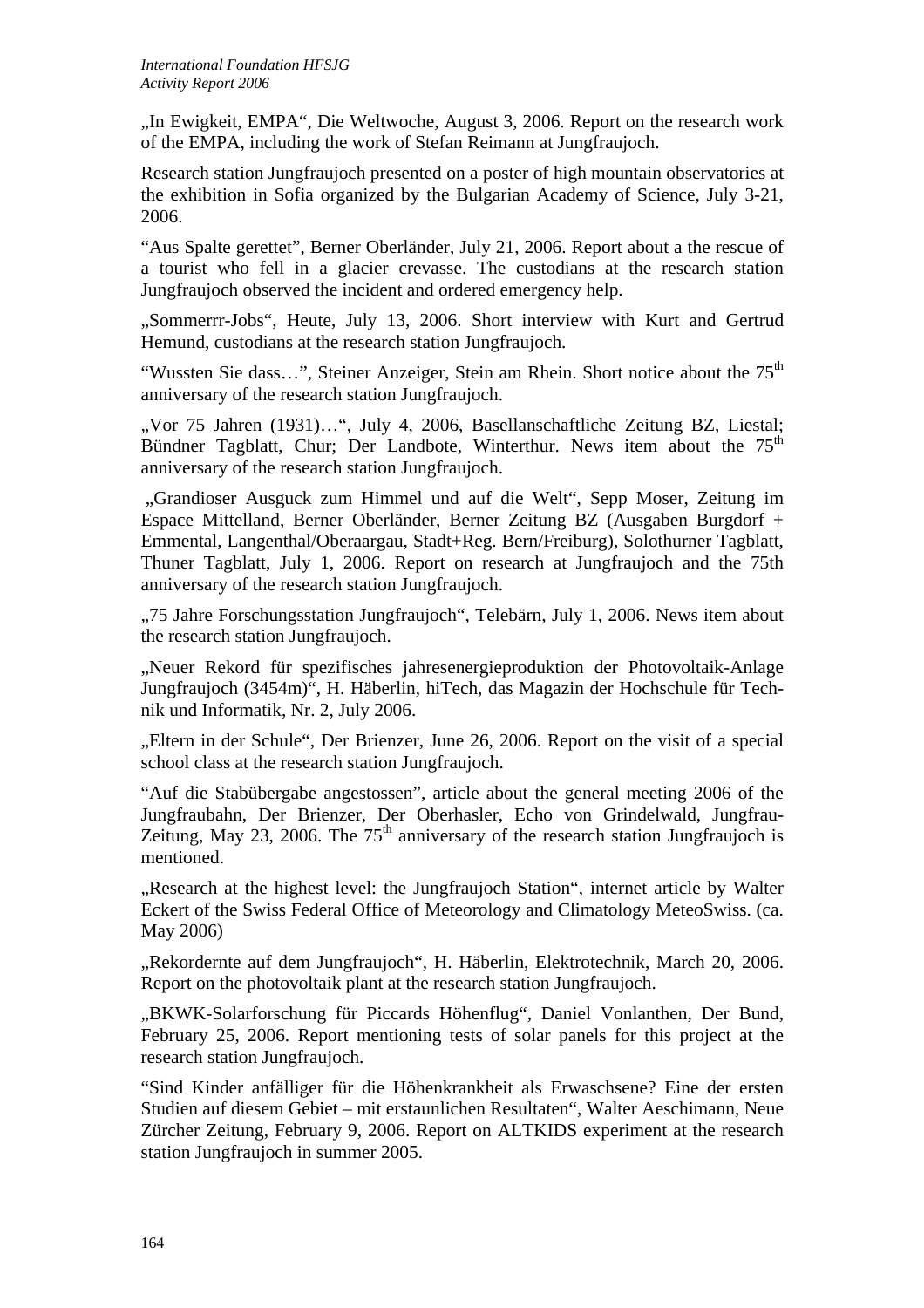"Menschen Technik Wissenschaft", Der Bund, Solothurner Tagblatt, Thuner Tagblatt, January 12, 2006.

"Jungfraujoch: 45 Minuten für die Forschung: MTW-Spezial/SF1", Berner Oberländer, BernerZeitung BZ (Burgdorf + Emmental, Langenthal/Oberaargau, Stadt + Region Bern/Freiburg) January 12, 2006.

"Forschung zwischen Himmel und Erde", MTW-Spezial von Jungfraujoch, Schweizer Fernsehen 1, January 12, 2006.

"SF1 berichtet vom Joch", Der Brienzer, Der Oberhasler, Echo von Grindelwald, Jungfrau Zeitung, January 10, 2006.